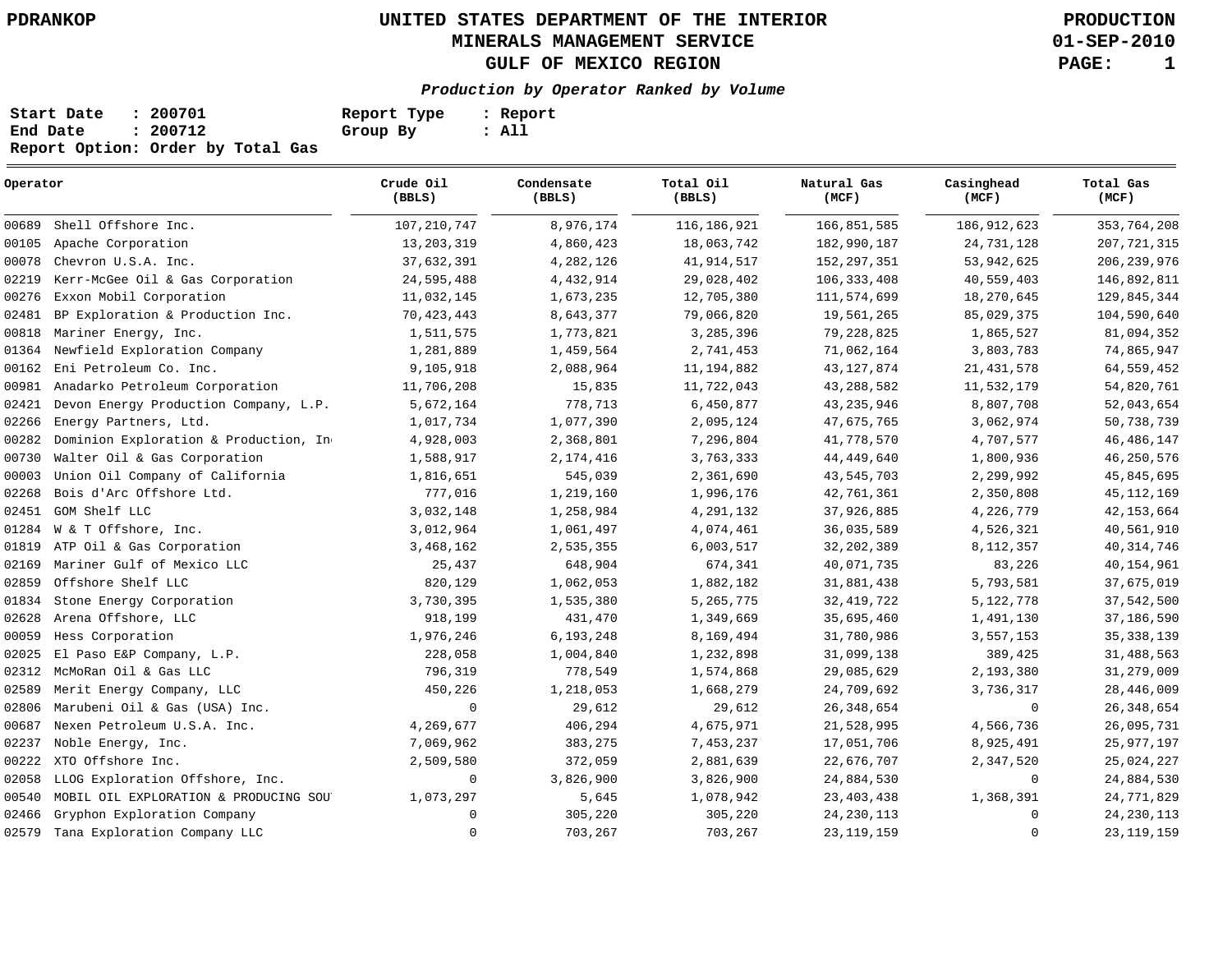**01-SEP-2010**

| Start Date | : 200701                          | Report Type | : Report |
|------------|-----------------------------------|-------------|----------|
| End Date   | : 200712                          | Group By    | : All    |
|            | Report Option: Order by Total Gas |             |          |

| Operator |                                            | Crude Oil<br>(BBLS) | Condensate<br>(BBLS) | Total Oil<br>(BBLS) | Natural Gas<br>(MCF) | Casinghead<br>(MCF) | Total Gas<br>(MCF) |  |
|----------|--------------------------------------------|---------------------|----------------------|---------------------|----------------------|---------------------|--------------------|--|
|          | 02899 Energy Resource Technology GOM, Inc. | 1,071,011           | 371,221              | 1,442,232           | 18,469,361           | 2,695,926           | 21, 165, 287       |  |
| 01978    | Helis Oil & Gas Company, L.L.C.            | 1,196               | 520,582              | 521,778             | 20,567,353           | 5,849               | 20,573,202         |  |
| 02636    | SPN Resources, LLC                         | 1,844,759           | 390,856              | 2,235,615           | 15,279,670           | 4,486,104           | 19,765,774         |  |
| 00362    | BHP Billiton Petroleum (Americas) Inc      | $\circ$             | 124,853              | 124,853             | 19,455,246           | $\mathbf 0$         | 19, 455, 246       |  |
| 01764    | Energy Resource Technology, Inc.           | 1,380,728           | 728,092              | 2,108,820           | 16,398,790           | 2,364,116           | 18,762,906         |  |
| 02815    | Deep Gulf Energy LP                        | $\Omega$            | 70,378               | 70,378              | 17,876,282           | $\circ$             | 17,876,282         |  |
| 00491    | El Paso Exploration & Production Mana      | 141,792             | 918,336              | 1,060,128           | 17, 234, 893         | 197,578             | 17, 432, 471       |  |
| 01963    | Apex Oil & Gas, Inc.                       | $\Omega$            | 111,557              | 111,557             | 17, 314, 506         | $\mathbf 0$         | 17, 314, 506       |  |
| 02566    | Prime Offshore L.L.C.                      | $\Omega$            | 1,605                | 1,605               | 16, 468, 113         | $\Omega$            | 16, 468, 113       |  |
| 00236    | El Paso Production Company                 | 6,548               | 186,417              | 192,965             | 15, 150, 583         | 18,550              | 15, 169, 133       |  |
| 02894    | Bandon Oil and Gas, LP                     | 476,958             | 589,039              | 1,065,997           | 13,888,503           | 1,130,459           | 15,018,962         |  |
| 02863    | Taylor Energy Company LLC                  | 2,193,786           | 1,364,889            | 3,558,675           | 9,816,659            | 4,306,538           | 14, 123, 197       |  |
| 01482    | Nippon Oil Exploration U.S.A. Limited      | 941,648             | 161,094              | 1,102,742           | 12, 215, 407         | 1,011,133           | 13,226,540         |  |
| 01500    | TOTAL E&P USA, INC.                        | 3,794,027           | 397,006              | 4,191,033           | 7,282,035            | 5, 215, 293         | 12,497,328         |  |
| 02714    | Century Exploration New Orleans, Inc.      | 1,026,425           | 39,502               | 1,065,927           | 11,515,361           | 528,969             | 12,044,330         |  |
| 00064    | Hunt Oil Company                           | 26,209              | 244,341              | 270,550             | 11,882,601           | 82,910              | 11,965,511         |  |
| 02409    | Maritech Resources, Inc.                   | 1,191,456           | 285,364              | 1,476,820           | 10,937,883           | 1,016,169           | 11,954,052         |  |
| 01103    | EOG Resources, Inc.                        | $\mathbf 0$         | 503,403              | 503,403             | 11,866,953           | $\circ$             | 11,866,953         |  |
| 01704    | Remington Oil and Gas Corporation          | 686,617             | 89,970               | 776,587             | 10,489,526           | 1,277,596           | 11,767,122         |  |
| 02375    | Energy XXI GOM, LLC                        | 4,368,372           | 464,385              | 4,832,757           | 6,175,926            | 5,348,567           | 11,524,493         |  |
| 02503    | Contango Operators, Inc.                   | 148,159             | 80,906               | 229,065             | 3,750,560            | 7,754,425           | 11,504,985         |  |
| 02222    | PetroQuest Energy, L.L.C.                  | 698,120             | 446,407              | 1,144,527           | 10,473,408           | 541,256             | 11,014,664         |  |
| 01586    | Petsec Energy Inc.                         | $\mathbf 0$         | 29,655               | 29,655              | 10,856,625           | $\mathbf 0$         | 10,856,625         |  |
| 00056    | ConocoPhillips Company                     | 3,775,369           | 13,511               | 3,788,880           | 410,840              | 9,526,291           | 9,937,131          |  |
| 02647    | Murphy Exploration & Production Compa:     | 8,692,035           | $\mathbf 0$          | 8,692,035           | $\mathbf 0$          | 9,151,828           | 9,151,828          |  |
| 00560    | Seneca Resources Corporation               | 730,489             | 60,490               | 790,979             | 7,801,769            | 408,751             | 8,210,520          |  |
| 02117    | Shell Gulf of Mexico Inc.                  | 3,296,069           | 11,276               | 3,307,345           | 212,671              | 7,814,829           | 8,027,500          |  |
| 01207    | Petrobras America Inc.                     | $\mathbf 0$         | 1,085,588            | 1,085,588           | 7,694,641            | $\mathbf 0$         | 7,694,641          |  |
| 02233    | Samson Contour Energy E&P, LLC             | $\mathbf 0$         | 102,943              | 102,943             | 7,072,678            | $\mathbf 0$         | 7,072,678          |  |
| 02528    | Statoil USA E&P Inc.                       | $\mathbf{0}$        | 2,816                | 2,816               | 6,790,342            | 0                   | 6,790,342          |  |
| 02477    | Tarpon Operating & Development, L.L.C      | 679,523             | 1,240                | 680,763             | 5,765,193            | 746,281             | 6,511,474          |  |
| 01513    | Callon Petroleum Operating Company         | $\mathbf 0$         | 11,832               | 11,832              | 6,097,334            | $\mathbf 0$         | 6,097,334          |  |
| 00231    | Pogo Producing Company                     | 1,522,504           | 138,146              | 1,660,650           | 4,431,430            | 1,176,326           | 5,607,756          |  |
| 00724    | Marathon Oil Company                       | 4,229,719           | 165,650              | 4,395,369           | 507,175              | 4,720,583           | 5,227,758          |  |
|          | 02594 East Cameron Partners, LP            | $\circ$             | 130,735              | 130,735             | 5,206,361            | $\mathbf 0$         | 5,206,361          |  |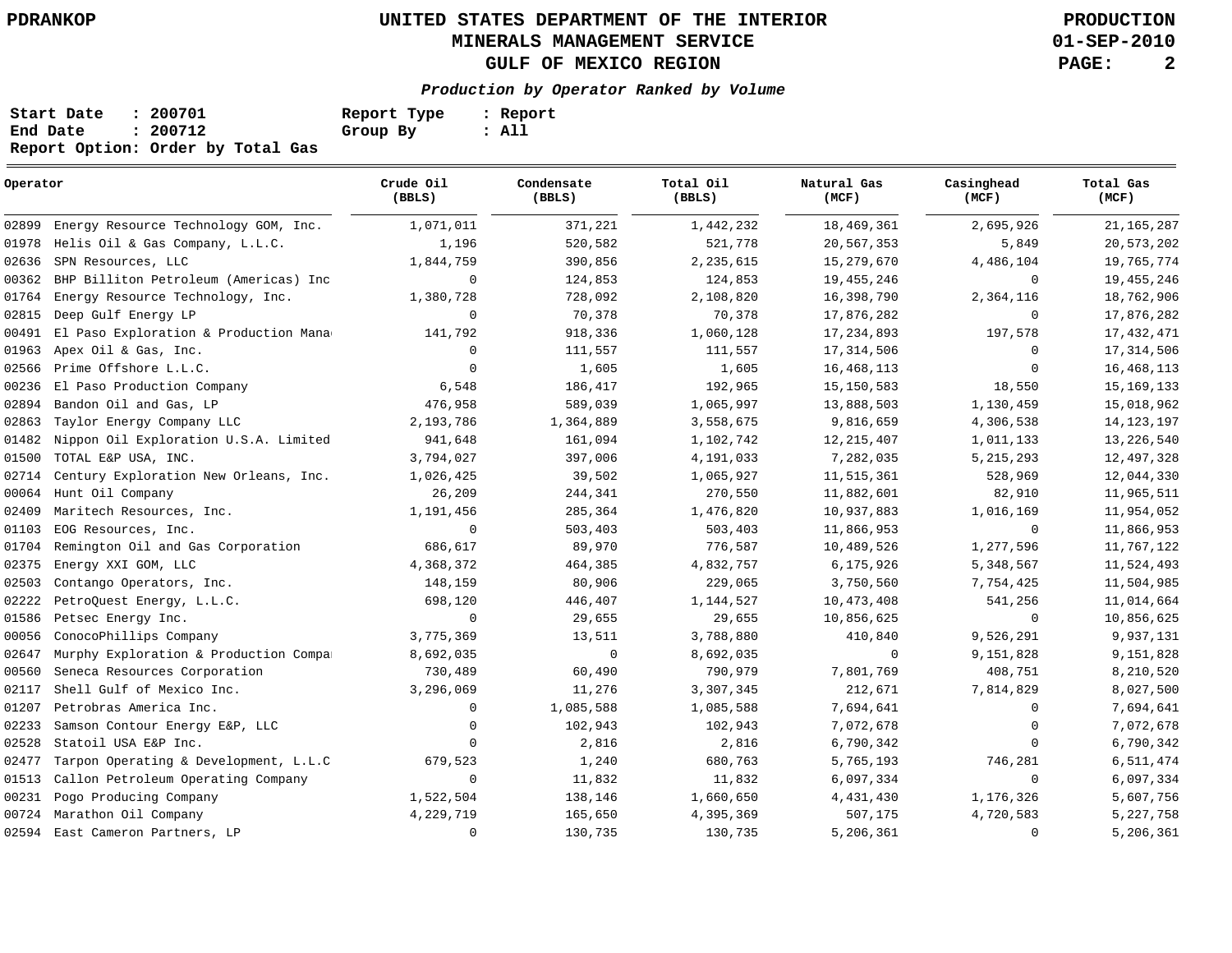**01-SEP-2010**

| Start Date | : 200701                          | Report Type | : Report |
|------------|-----------------------------------|-------------|----------|
| End Date   | : 200712                          | Group By    | : All    |
|            | Report Option: Order by Total Gas |             |          |

| Operator |                                       | Crude Oil<br>Total Oil<br>Condensate<br>(BBLS)<br>(BBLS)<br>(BBLS) |             | Natural Gas<br>(MCF) | Casinghead<br>(MCF) | Total Gas<br>(MCF) |           |
|----------|---------------------------------------|--------------------------------------------------------------------|-------------|----------------------|---------------------|--------------------|-----------|
| 02777    | Peregrine Oil & Gas, LP               | $\Omega$                                                           | 33,409      | 33,409               | 5,035,141           | $\mathbf{0}$       | 5,035,141 |
| 02349    | Magnum Hunter Production, Inc.        | $\Omega$                                                           | 91,255      | 91,255               | 4,970,610           | $\mathbf{0}$       | 4,970,610 |
| 02672    | Medco Energi US LLC                   | 196,396                                                            | 20,156      | 216,552              | 4,223,891           | 142,626            | 4,366,517 |
| 02630    | Dynamic Offshore Resources NS, LLC    | 383,369                                                            | 118,278     | 501,647              | 3,621,716           | 597,380            | 4,219,096 |
| 02605    | Badger Oil Corporation                | $\Omega$                                                           | 32,955      | 32,955               | 4,129,855           | 0                  | 4,129,855 |
| 02200    | Fairways Offshore Exploration, Inc.   | $\Omega$                                                           | 91,288      | 91,288               | 4,059,627           | $\mathbf 0$        | 4,059,627 |
| 02766    | AMCO Energy, Inc.                     | 381,647                                                            | 42,221      | 423,868              | 3,299,474           | 673,028            | 3,972,502 |
| 02721    | Tarpon Offshore Ventures, LP          | $\Omega$                                                           | 1,158       | 1,158                | 3,908,039           | 0                  | 3,908,039 |
| 02655    | Sojitz Energy Venture, Inc.           | $\mathbf 0$                                                        | 18,364      | 18,364               | 3,228,066           | $\mathbf{0}$       | 3,228,066 |
| 02370    | LLOG Exploration & Production Company | $\Omega$                                                           | 8,195       | 8,195                | 3,138,709           | $\mathbf 0$        | 3,138,709 |
| 02800    | Monforte Exploration L.L.C.           | $\mathbf 0$                                                        | 240         | 240                  | 2,847,386           | $\mathbf{0}$       | 2,847,386 |
| 02807    | Marlin Coastal, L.L.C.                | 4,530                                                              | 134,027     | 138,557              | 2,805,173           | 1,369              | 2,806,542 |
| 02738    | Anglo-Suisse Offshore Partners, LLC   | 1,737,522                                                          | 28,764      | 1,766,286            | 881,426             | 1,816,431          | 2,697,857 |
| 02747    | Anglo-Suisse Texas Offshore Partners, | 0                                                                  | 133         | 133                  | 2,583,395           | 0                  | 2,583,395 |
| 01138    | El Paso Production GOM Inc.           | 19,507                                                             | 279,919     | 299,426              | 2,423,120           | 28,100             | 2,451,220 |
| 02427    | Virgin Offshore U.S.A., Inc.          | $\mathbf 0$                                                        | 30,583      | 30,583               | 2,392,412           | 0                  | 2,392,412 |
| 02690    | Gulf of Mexico Oil and Gas Properties | 536,766                                                            | 141,720     | 678,486              | 1,369,106           | 854,727            | 2,223,833 |
| 01376    | Linder Oil Company, A Partnership     | $\mathbf 0$                                                        | 146,489     | 146,489              | 1,981,544           | 0                  | 1,981,544 |
| 02852    | Rosetta Resources Offshore, LLC       | $\Omega$                                                           | 163,855     | 163,855              | 1,882,062           | $\mathbf{0}$       | 1,882,062 |
| 02871    | Rooster Petroleum, LLC                | 16,696                                                             | 251,857     | 268,553              | 1,844,877           | 32,618             | 1,877,495 |
| 02066    | Ridgelake Energy, Inc.                | $\Omega$                                                           | 11,170      | 11,170               | 1,565,667           | 0                  | 1,565,667 |
| 02111    | Legacy Resources Co., L.P.            | $\Omega$                                                           | $\mathbf 0$ | $\mathbf 0$          | 1,293,335           | 0                  | 1,293,335 |
| 02813    | Royal Production Company, Inc.        | $\Omega$                                                           | $\mathbf 0$ | $\mathbf 0$          | 1,279,315           | 0                  | 1,279,315 |
| 02513    | Petro Ventures, Inc.                  | $\Omega$                                                           | 65,331      | 65,331               | 1,208,236           | 0                  | 1,208,236 |
| 01935    | Pioneer Natural Resources USA, Inc.   | 598,201                                                            | 4,419       | 602,620              | 465,990             | 682,393            | 1,148,383 |
| 02608    | Offshore Energy II LLC                | $\mathbf 0$                                                        | 3,894       | 3,894                | 1,116,158           | $\mathbf 0$        | 1,116,158 |
| 01986    | Flextrend Development Company, L.L.C. | 365,559                                                            | 33,358      | 398,917              | 453,934             | 619,936            | 1,073,870 |
| 01071    | Conn Energy, Inc.                     | $\Omega$                                                           | 2,394       | 2,394                | 990,685             | 0                  | 990,685   |
| 01904    | Burlington Resources Offshore Inc.    | $\Omega$                                                           | 3,009       | 3,009                | 822,441             | 0                  | 822,441   |
| 02603    | Tammany Oil & Gas LLC                 | $\Omega$                                                           | 315         | 315                  | 741,820             | $\mathbf 0$        | 741,820   |
| 02392    | Triangle Oil & Gas, Inc.              | $\Omega$                                                           | 0           | 0                    | 629,825             | 0                  | 629,825   |
| 02606    | Palace Operating Company              | $\Omega$                                                           | 8,259       | 8,259                | 489,220             | $\mathbf 0$        | 489,220   |
| 02377    | MCX Gulf of Mexico, LLC               | 723,979                                                            | 0           | 723,979              | 0                   | 474,256            | 474,256   |
| 00048    | Forest Oil Corporation                | $\Omega$                                                           | 4,942       | 4,942                | 469,285             | $\mathbf 0$        | 469,285   |
|          | 02967 Peregrine Oil & Gas II, LLC     | $\Omega$                                                           | 34          | 34                   | 469,045             | 0                  | 469,045   |